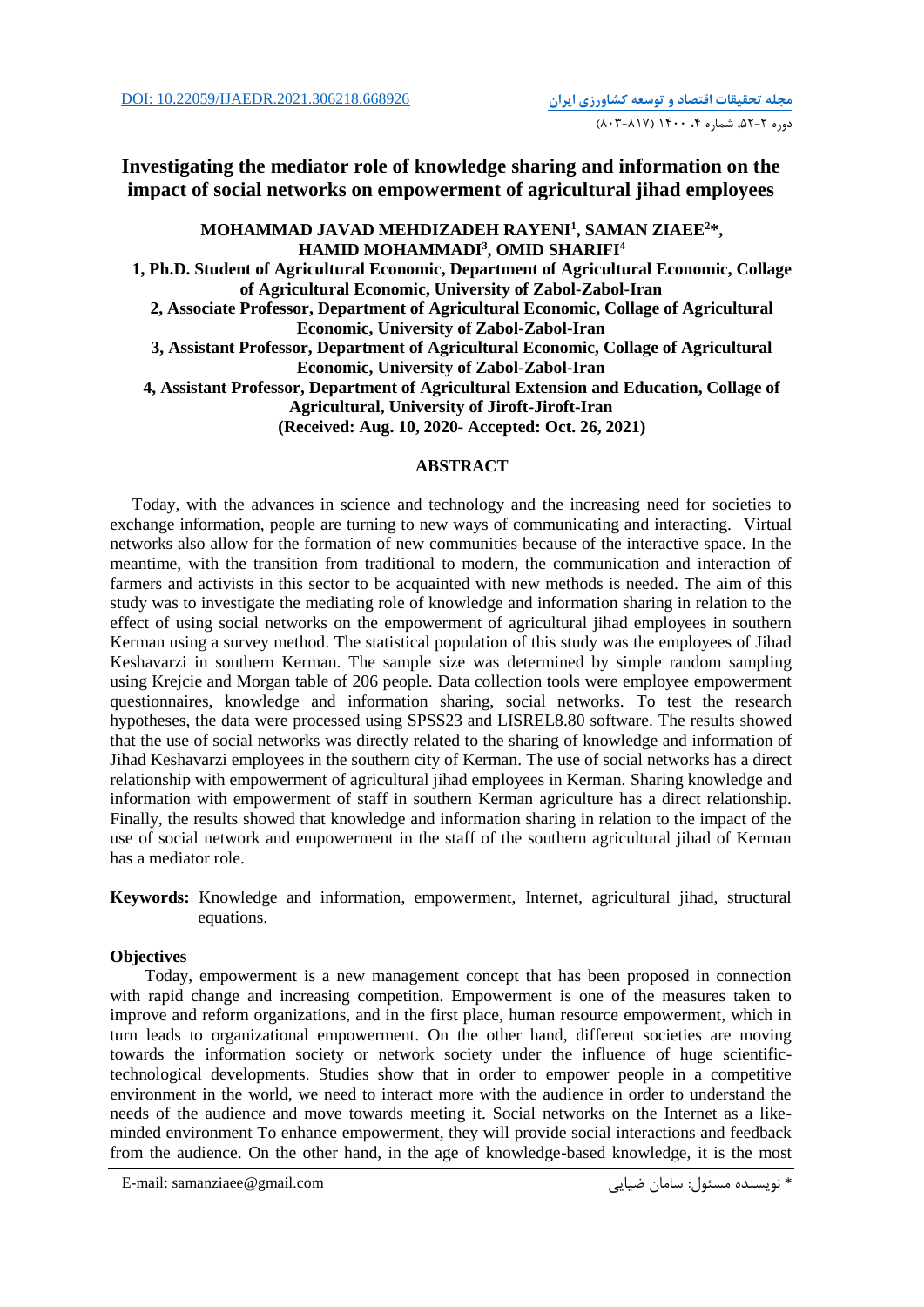important asset of organizations that seek to gain a sustainable competitive advantage. Knowledge management and transfer is a new category that has attracted the attention of most developed and developing organizations. Because today, knowledge in organizations is known as a source of innovation, creativity, productivity and increasing the quality of human resources, ease of knowledge exchange and ultimately the growth and survival of the organization. Therefore, the general purpose of this study is to determine the mediating role of knowledge transfer in the relationship between the use of social network and empowerment of agricultural jihad staff in Jiroft.

#### **Methods**

 The present study was non-experimental in terms of applied purpose, non-experimental in terms of monitoring and degree of control of components, survey in terms of data collection and descriptive-correlation in terms of data analysis. The statistical population of this study is the staff of Jihad Keshavarzi in Jiroft. The sample size was determined using Krejcie & Morgan (Krejcie & Morgan, 1970) sampling table of 205 people. Structural equation method was used to test the research hypotheses and SPSS23 and Lisrel 8.80 statistical software were used to analyze the data.In this study, in order to collect information from three standard questionnaires of Spritzer Empowerment Empowerment (1999), standard questionnaire of knowledge transfer (based on the standard model of Anna Sankoska, 2013) and standard questionnaire on the use of social networks taken from Rasoulabadi study (2015) Was used.

#### **Results**

 The results showed that using social network is directly related to knowledge transfer in Jihad agricultural Jihad staff. Using social network is directly related to empowerment in Jihad agricultural Jihad staff. Knowledge transfer is directly related to empowerment in Jihad agricultural Jihad staff. And knowledge transfer has a mediating role in the relationship between social network use and empowerment in Jihad agricultural Jihad staff.

#### **Discussion**

Based on the results obtained from the first hypothesis, the direct relationship between the use of social network and knowledge transfer is equal to 0.65 and according to the value ( $t = 8.82$ ) at the level of 0.01 is significant. Based on this, the first hypothesis of the research is confirmed and it can be said that the use of social network is directly related to the transfer of knowledge in the staff of Jihad Keshavarzi in Jiroft. This result is consistent with the results of the study of Amiri et al (2016) and Wu & Lee (2007). Based on the results of the second hypothesis, the direct relationship between the use of social network and empowerment is equal to 0.31 and according to the value (t  $= 4.17$ ) at the level of 0.01 is significant. Based on this, the second hypothesis of the research is confirmed and it can be said that the use of social network is directly related to empowerment in the staff of Jihad Keshavarzi in Jiroft. This result is consistent with the results of the study of Abedi & Jahangiri (2014). Based on the results obtained from the third hypothesis, the direct relationship between knowledge transfer and empowerment is equal to 0.58 and according to the value (t  $=$ 7.59) at the level of 0.01 is significant. Based on this, the third hypothesis of the research is confirmed and it can be said that knowledge transfer is directly related to empowerment in the staff of Jihad Keshavarzi in Jiroft. This result is consistent with the results of Ghorbanizadeh & Khaleghinia (2009) and Etesamifard et al (2016). Based on the results obtained from the fourth hypothesis of the research, the indirect relationship between social network use and empowerment is equal to 0.38, which is significant according to  $(t = 8.64)$  at the level of 0.01. It should be noted that this indirect and positive relationship between the use of social networking and empowerment is mediated by the transfer of knowledge of employees. Based on this, the fourth hypothesis of the research has been confirmed and therefore it can be concluded that the use of social network by teachers through the mediation of knowledge transfer with their empowerment has an indirect positive and significant relationship. In general, this result is consistent with the results of the study of Amiri et al (2016), Wu & Lee and Etesamifard et al (2016). It can be said that in order to empower people in the competitive environment of the world, we need to interact more with the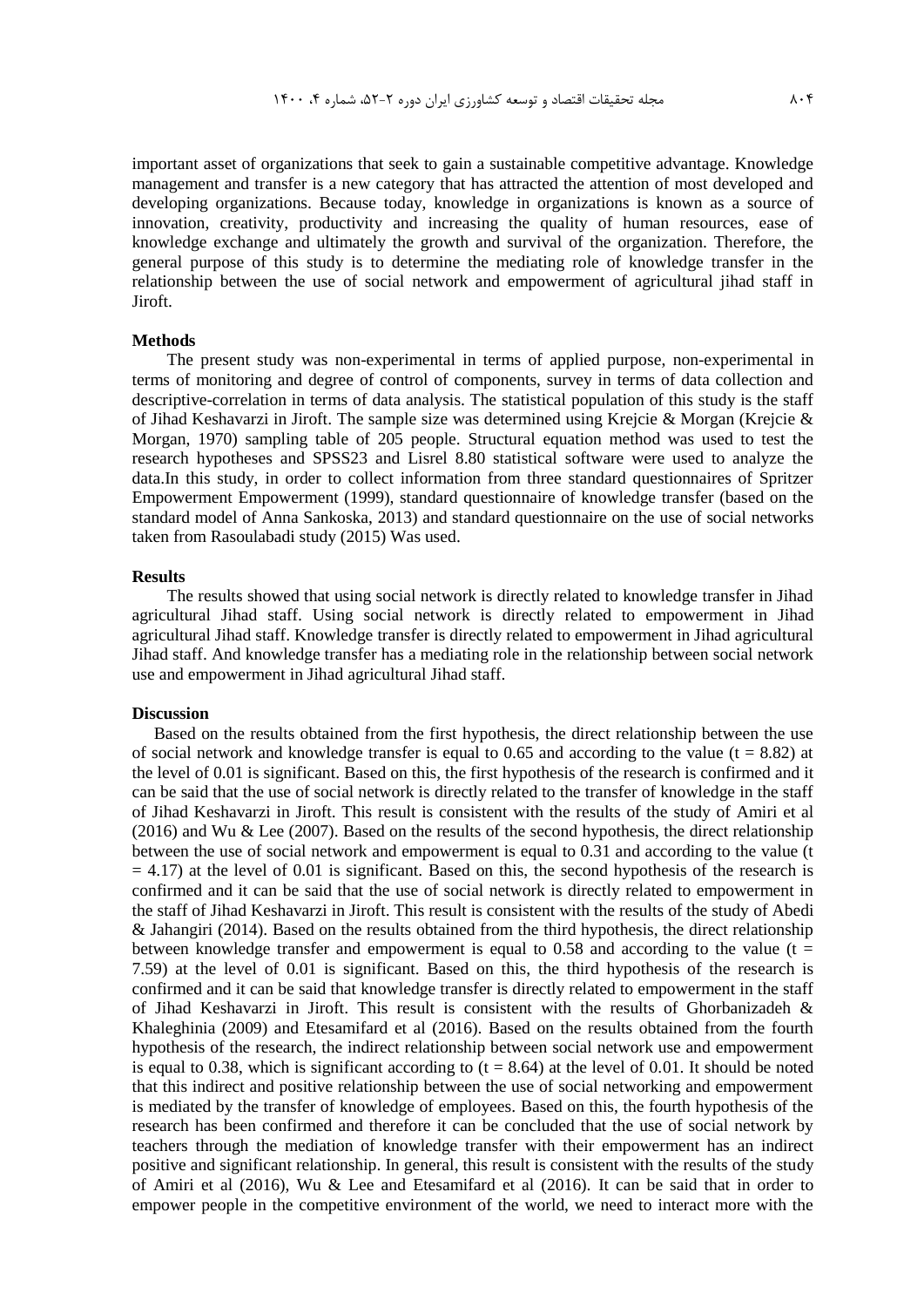audience in order to understand the needs of the audience and move towards meeting it. Social networks on the Internet as a like-minded environment They will provide empowerment, social interaction and feedback from the audience. In the age of knowledge-based knowledge, it is the most important asset of organizations that seek to gain a sustainable competitive advantage. With the help of comprehensive and systematic management, the organization can gain knowledge and experience and apply it to maintain its success and competitiveness in the long run. Knowledge management and transfer seeks to create and develop the organization's knowledge assets and refers to efforts that are systematically made to find, create, make available, use the organization's intangible assets, strengthen the culture of continuous learning and knowledge sharing in the organization. Knowledge management and transfer is a new category that has attracted the attention of most developed and developing organizations. Because today, knowledge in organizations is known as a source of innovation, creativity, productivity and increase the quality of human resources, ease of knowledge exchange and ultimately the growth and survival of the organization.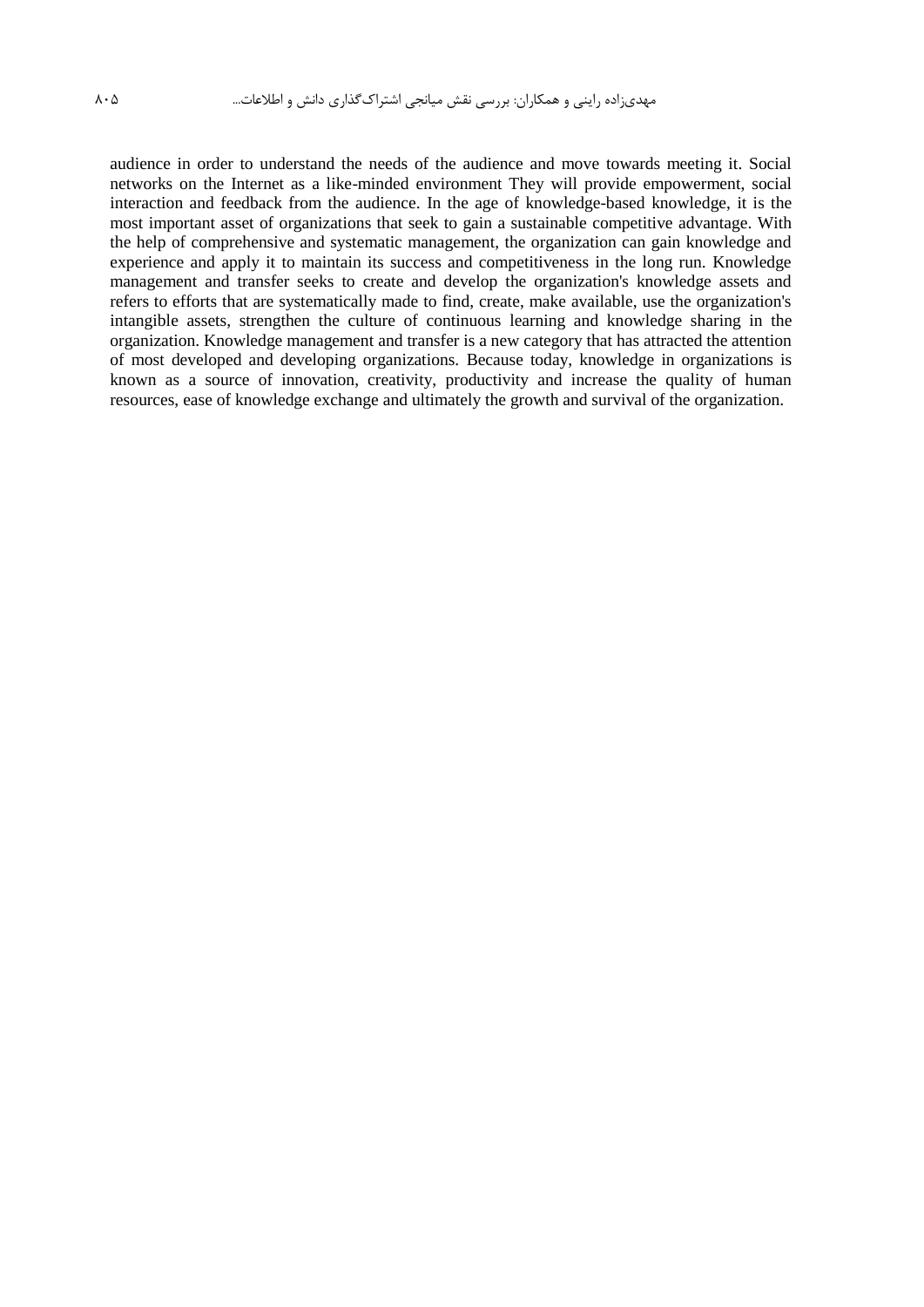# **بررسی نقش میانجی اشتراکگذاری دانش و اطالعات در رابطه با تأثیر شبکههای اجتماعی بر توانمندسازی کارکنان جهاد کشاورزی**

**، سامان ضیایی <sup>1</sup> محمد جواد مهدیزاده راینی \*، حمید محمدی <sup>2</sup> ، امید شریفی <sup>3</sup> 4 ،1 دانشجوی دکتری اقتصاد کشاورزی، دانشکده کشاورزی، دانشگاه زابل، زابل، ایران ،2 دانشیار گروه اقتصاد کشاورزی، دانشکده کشاورزی، دانشگاه زابل، زابل، ایران ،3 استادیار گروه اقتصاد کشاورزی، دانشکده کشاورزی، دانشگاه زابل، زابل، ایران ،4 استادیار گروه ترویج و آموزش کشاورزی، دانشکده کشاورزی، دانشگاه جیرفت، جیرفت، ایران )تاریخ دریافت: -99/5/20 تاریخ تصویب: 1400/8/4(**

**چکیده**

**امروزه با پیشرفتهای علمی و فناورانه و افزایش نیاز جوامع به تبادل اطالعات، افراد به شیوههای جدید ارتباط و تعامل روی آوردهاند. شبکههای اجتماعی نیز بهدلیل داشتن فضای تعاملی، مجال شکلگیری اجتماعات جدید را فراهم آورده است. در این میان، با گذار کشاورزی از سنتی به مدرن، ارتباط و تعامل کشاورزان و فعاالن این بخش جهت آشنایی با روشهای نوین بهشدت احساس میشود. پژوهش حاضر با هدف بررسی نقش میانجی اشتراکگذاری دانش و اطالعات در رابطه با تأثیر استفاده از شبکههای اجتماعی بر توانمندسازی کارکنان جهاد کشاورزی جنوب کرمان با استفاده از روش پیمایشی انجام گرفت. جامعه آماری این پژوهش کارکنان جهاد کشاورزی جنوب کرمان بود. حجم نمونه به شیوه تصادفی ساده و با استفاده جدول کرجسی و مورگان 206 نفر تعیین گردید. ابزار گردآوری دادهها پرسشنامههای توانمندسازی کارکنان، اشتراک دانش و اطالعات، شبکههای اجتماعی بود. برای بررسی فرضیههای تحقیق، دادهها با استفاده از نرمافزار 23SPSS و 8.80LISREL مورد پردازش قرار گرفت. نتایج نشان داد که استفاده از شبکههای اجتماعی با اشتراکگذاری دانش و اطالعات کارکنان جهاد کشاورزی شهرستان جنوب کرمان رابطه مستقیم دارد. استفاده از شبکههای اجتماعی با توانمندسازی کارکنان جهاد کشاورزی جنوب کرمان رابطه مستقیم دارد. اشتراکگذاری دانش و اطالعات با توانمندسازی کارکنان جهاد کشاورزی جنوب کرمان رابطه مستقیم دارد. در نهایت، نتایج حاکی از آن بود اشتراکگذاری دانش و اطالعات در رابطه با تأثیر استفاده از شبکه اجتماعی و توانمندسازی در کارکنان جهاد کشاورزی جنوب کرمان نقش میانجی دارد.**

**واژههای کلیدی: دانش و اطالعات، توانمندسازی، اینترنت، جهاد کشاورزی، معادالت ساختاری.**

#### **مقدمه**

امروزه توانمندسازي يك مفهوم جديد مديريتی است که در رابطه با تغییر و تحول شتابان و رقابت روزافزون

مطرح شده است. توانمندسازي يکی از اقداماتی است که براي بهبود و اصالح سازمانها انجام میگیرد و در وهلة اول توانمندسازي نیروي انسانی که اين نیز به نوبة خود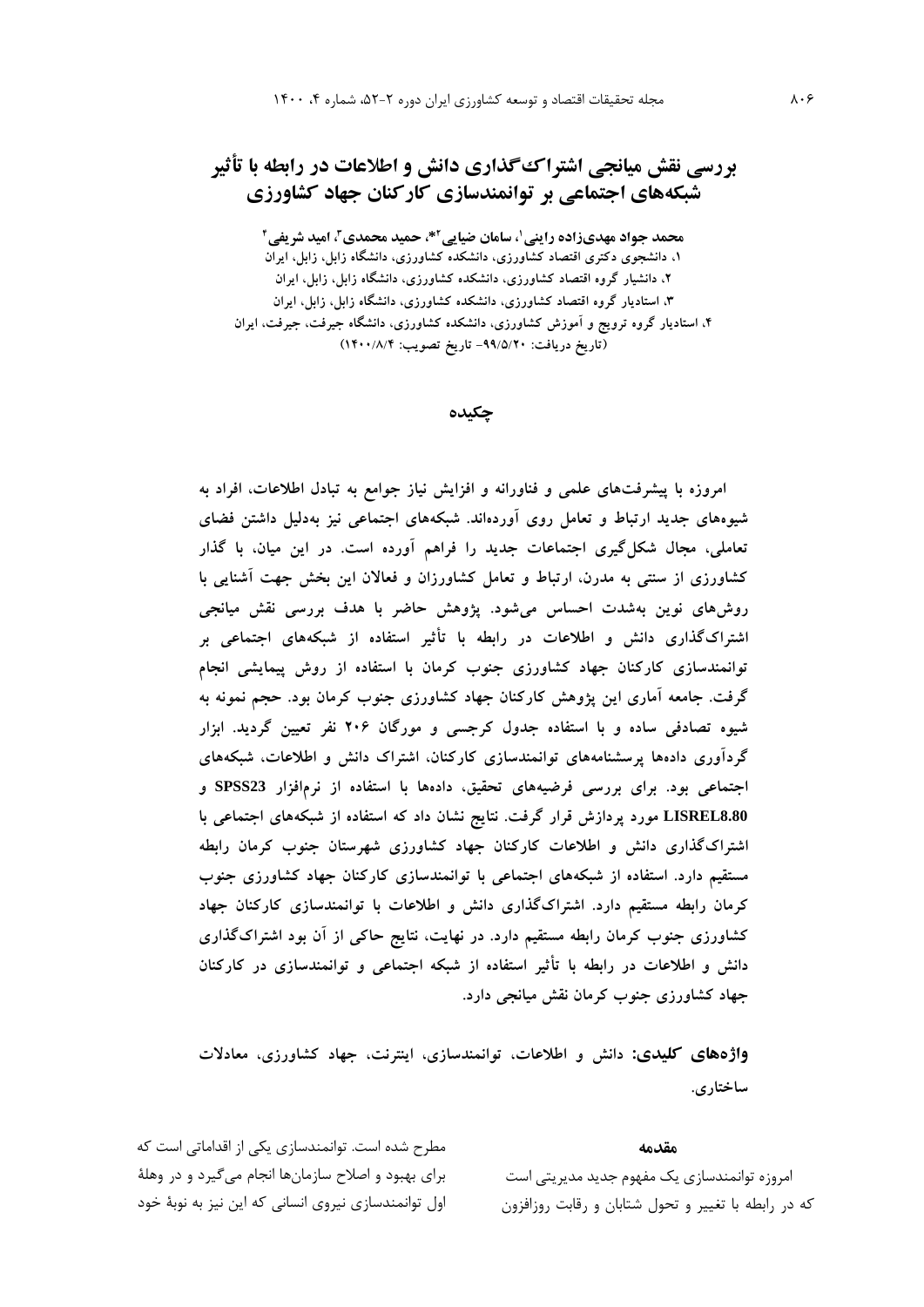که در میان خود داراي ارتباطات وسیع و مستمر هستند و يك حلقه منسجم ارتباطاتی را تشکیل میدهند، بهکار میرود )2008 ,Sedighbnay). بنابراين، جذابیت شبکههاي اجتماعی از يك سو و سهولت فعالیت در اين دسته از جوامع از سوي ديگر، سبب میشود تا رابطه میان عضويت و حضور در شبکههاي اجتماعی اينترنتی و تغییرات مربوط به جوانان، بهعنوان يك پرسش جدي براي پژوهشگران عرصه فرهنگ و ارتباطات مطرح شود )2012 ,Shekarbeygi). بررسیها نشان میدهد که براي توانمندسازي افراد در محیط رقابتی جهان بايد تعامل بیشتري با مخاطب داشت تا بتوان نیازهاي مخاطب را درک کرده و در جهت تامین آن حرکت کرد شبکههاي اجتماعی بر روي اينترنت به عنوان يك محیط هم فکري و خلق دانش چنین بستري را براي افزايش توانمندسازي، تعامالت اجتماعی و ارايه نظرات و ديدگاههاي مخاطب فراهم خواهند کرد ) & Bagheri 2011 ,Ayat). از سوي ديگر، در عصر دانايی محوري دانش مهمترين سرمايه سازمانهايی بهشمار میرود که بهدنبال کسب مزيت رقابتی پايدارند. سازمان با کمك مديريتی جامع و نظاممند، میتواند دانش و تجربیاتی بهدست آورد و بهکار گیرد که موفقیت و رقابتپذيري خود را در بلندمدت حفظ کند. مديريت و انتقال دانش به دنبال ايجاد و توسعه دارايیهاي دانش سازمان است و به تالشهايی اشاره دارد که بهطور نظاممند براي يافتن، خلق، قابل دسترسی کردن، کاربرد سرمايههاي نامشهود سازمان، تقويت فرهنگ يادگیري مستمر و تسهیم دانش در سازمان انجام میشود ( Monavarian & Asgari, 2009(. مديريت و انتقال و اشتراکگذاري دانش و اطالعات مقوله جديدي است که نظر اکثر سازمانهاي توسعه يافته و در حال توسعه را به خود جلب کرده است. زيرا امروزه دانش در سازمانها منبع مولد نوآوري، خالقیت، بهرهوري و افزايش کیفیت نیروي انسانی، سهولت تبادل دانش و در نهايت، رشد و بقاي سازمان شناخته میشود )2010 ,Maali & Rabiee). يکی از عوامل مؤثر بر توانمندسازي کارکنان، اطالعات، دانش و مهارت شغلی است. Lawler & Bowen توانمندسازي را سهیم شدن کارکنان خط مقدم سازمان در چهار عنصر اطالعات، دانش، پاداش و قدرت میدانند با توجه به اين

توانمندي سازمانی را موجب میشود )2015 ,Abdolahi). نیروي انسانی توانمند، سازمان توانمند را بهوجودمیآورد. يکی از راهکارهاي مهم در سازمانها اين است که به جاي آنکه سعی کنند تا به کارکنان خود انگیزه دهند، از بیانگیزه شدن آنها جلوگیري کنند. تعداد زيادي از پرسنل وقتی يك کار جديد را آغاز میکنند، بسیار شیفته و عالقهمند آن هستند. طبق تحقیقات در 31 درصد شرکتها و سازمانها، انگیزه پرسنل در شش ماهه اول به سرعت کاهش میيابد و در سالهاي بعد نیز روحیه آنها بدتر خواهد شد. توانمندسازي به معنی فراهم کردن اختیارات در حوزه کاري خود است تا کارکنان وظايف محوله را به خوبی انجام دهند. مديرانی که میخواهند کارکنان را توانمند سازند بايد کنترلها، محدوديتها و موانع را کنار بگذارند و در مقابل به آنها انگیزه دهند )2016 .al et Schermuly). از طرفی جوامع مختلف تحت تأثیر تحوالت بسیار عظیم علمی- تکنولوژيك به سمت جامعه اطالعاتی يا جامعه شبکهاي در حال حرکتاند. جامعه شبکهاي، جامعهاي است که ساختار آن متاثر از فناوري است. در جامعه شبکهاي، جوامع با چالشهايی چون نابرابري اجتماعی، هويتهاي جديد، تمايزپذيري و شالودهشکنی نهادهايی نظیر دولت، و فرصتهايی چون نقش اينترنت و شبکههاي اجتماعی در پژوهش، خالقیت، تعامل و همزيستی جهانی، شکل- گیري هويت سیال و غیره روبهرو شدهاند. به نظر می- رسد به علت وجود اين چالشها انسجام اجتماعی و هويتی در جامعه اطالعاتی و به خصوص در کشورهاي در حال توسعه مانند ايران متزلزل شده است ) ,Rajabi 2010(. شبکههاي اجتماعی اينترنتی، بهعنوان يکی مهمترين مصاديق اين امر، به محلی براي حضور اقشار مختلف جامعه به مکانی جهت تبادل آرا، افکار و تأمین نیازهاي متناسب با زندگی اجتماعی تبديل شدهاند. شبکههاي اجتماعی عالوه بر اينکه مرجع تأمین بسیاري از نیازهاي فرهنگی و اجتماعی اعضاي خود هستند، اين امکان را براي اعضا فراهم میکنند که همزمان با انجام ساير فعالیتهاي اجتماعی از طريق رايانه يا تلفن همراه، فعالیت خود را در اين جوامع مجازي نیز پیگیري کنند. بر اساس تعريف شبکههاي اجتماعی، واژهاي است که براي نامیدن گروهی از افراد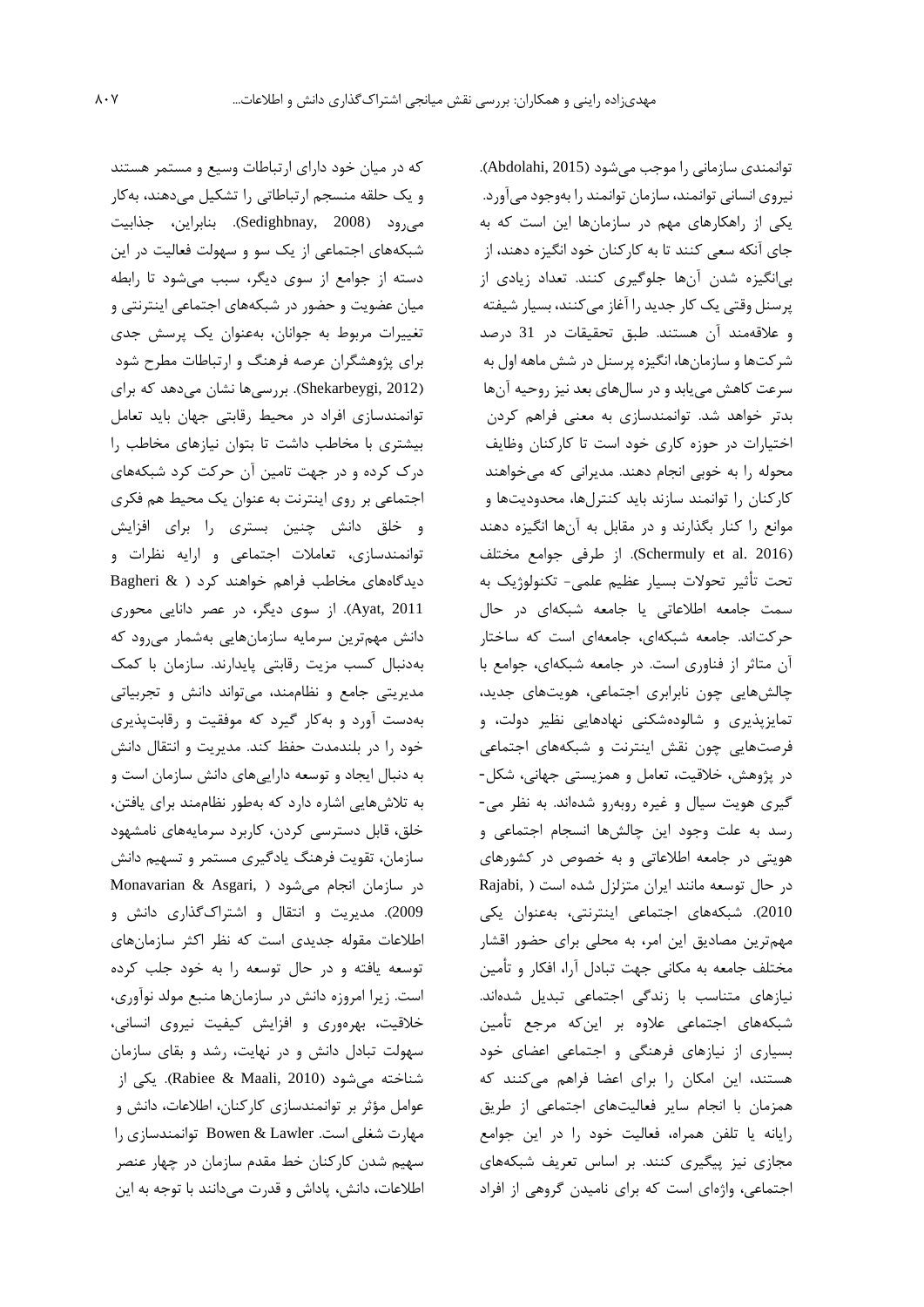آنها در کار احساس میشود. توانمندسازي تکنیکی نوين و موثر در جهت ارتقاي بهرهوري سازمان به وسیله بهرهگیري از توان کارکنان است. کارکنان به واسطه دانش، تجربه و انگیزه خود صاحب قدرت نهفته هستند و در واقع توانمندسازي آزاد کردن اين قدرت است. اين تکنیك ظرفیتهاي بالقوهاي که براي بهرهبرداري از سرچشمه توانايی انسانی که از آن استفاده کامل نمیشود را در اختیار میگذارد و در يك محیط سالم سازمانی روشی متعادل را در بین اعمال کنترل کامل از سوي مديريت و آزادي عمل کامل کارکنان پیشنهاد میکند. بنابراين در بحث توانمندسازي مسائلی از اين قبیل مورد بررسی قرار میگیرد )2016 ,Irannejad). دانش بهعنوان محرکی مهم در فرآيند خالقیت و نوآوري نقش مهمی را به عنوان يك منبع سازمانی و عامل موفقیت در سازمان ايفا میکند. امروزه ديگر همه گروه هاي کاري و علمی اذعان دارند که براي اينکه سازمانها بتوانند در دنیاي تجارت و رقابت، حضور مستمر و پايدار داشته باشند، بايد حول محور علم و دانش فعالیت کنند. دانش مفهومی فراتر از داده و اطالعات دارد. دانش به مجموعه اطالعات سازماندهی شده، راهکار عملی مرتبط با آن، نتايج بهکارگیري آن در تصمیمات مختلف و آموزش مرتبط با آن، گفته میشود. دانش زيربناي مهارت، تجربه و تخصص هر فرد است ) Ghorbanizadeh .)& Khaleghinia, 2009

با توسعه فناوريهاي مبتنی بر اينترنت در سازمانها و اثرات دو جانبهاي که نحوه بهرهگیري از آن میتواند در سازمان داشته باشد، چگونگی مديريت مناسب رفتارهاي کارکنان در جهت استفاده مطلوب از شبکههاي اجتماعی و اشتراکگذاري دانش و اطالعات ضروري است. مديران در صورت مديريت مناسب اين رفتارها و ايجاد عادات بهرهورانه در استفاده از شبکههاي اجتماعی و اشتراک- گذاري دانش و اطالعات در سازمانها، میتوانند به نتايج چشمگیر از جنبههاي مثبت شبکههاي اجتماعی و اشتراکگذاري دانش و اطالعات در سازمان خويش دست يابند. در صورت عدم مديريت مناسب اين رفتارها و تداوم رفتارهاي غیر بهرهورانه، اينترنت علی رغم اثرات بالقوه مفید میتواند خود مانعی براي دستیابی به اهداف و در

تعريف مشاهده میشود که يکی از عواملی که منجر به توانمندسازي کارکنان میگردد، دانش است. بنابراين، با جمعآوري دانش و مديريت آن میتوان افراد را توانمند کرد. عالوه بر اين، دانش ضمنی بهطور تدريجی ايجاد میشود، بنابراين، نیازمند سپري شدن زمان است و بايد از به هدر رفتن آن جلوگیري کرد. بايد اين دانش را به دانش آشکار تبديل نمود و به کارکنان ديگر منتقل کرد و در راه توانمند کردن آنان استفاده نمود ) & Bowen 1992 ,Lawler). سازمانهاي امروز تحت تاثیر عواملی از قبیل افزايش رقابت جهانی، دگرگونیهاي ناگهانی، نیاز به کیفیت و خدمات پس از فروش و وجود منابع محدود و ... زير فشارهاي زيادي قرار دارند. منابع انسانی اساس ثروت واقعی يك سازمان را تشکیل میدهند. بین سرمايه انسانی و بهرهوري در سازمانها رابطهاي مستقیم وجود دارد. از دغدغههاي مهم بنگاههاي اقتصادي موفق جهان، گردآوري سرمايه انسانی فرهیخته و خردورزي است که قادر به ايجاد تحول در سازمانی که به آن متعلقند، باشند. يك سازمان موفق مجموعهاي است مرکب از انسانهايی با فرهنگ سازمانی، انديشه و اهداف مشترک که با کار گروهی در نظام انعطافپذير سازمان، تجارب و دانش خود را با عشق به پیشرفت روزافزون سازمان در اختیار مديريت خود قرار میدهند. بنابراين، هر فرد نسبت به سازمان و وظیفهاي که انجام میدهد، احساس مالکیت خواهد کرد. استفاده از توانايیهاي بالقوه منابع انسانی براي هر سازمانی مزيتی بزرگ به شمار میرود. در بهرهوري فردي، سازمان از مجموعه استعدادها و توانايیهاي بالقوه فرد به منظور پیشرفت سازمان استفاده میکند و با بالفعل درآوردن نیروهاي بالقوه و استعدادهاي شگرف در جهت سازندگی موجب پیشرفت فرد و همسويی با سازمان خواهد شد. بنابراين، الزمه دستیابی به هدفهاي سازمان، مديريت موثر اين منابع باارزش است. در اين راستا رشد، پیشرفت، شکوفايی و ارتقاي توانمنديهاي کارکنان عنوان توانمندسازي کارکنان مورد توجه صاحبنظران و کارشناسان مديريت منابع انسانی واقع شده است. همانگونه که سازمانها به مقابله با چالشهاي سازمانی بر میخیزند و بهبود مستمر را در اولويت قرار دادهاند، نیاز بیشتري به حمايت و تعهد کارکنان و درگیرکردن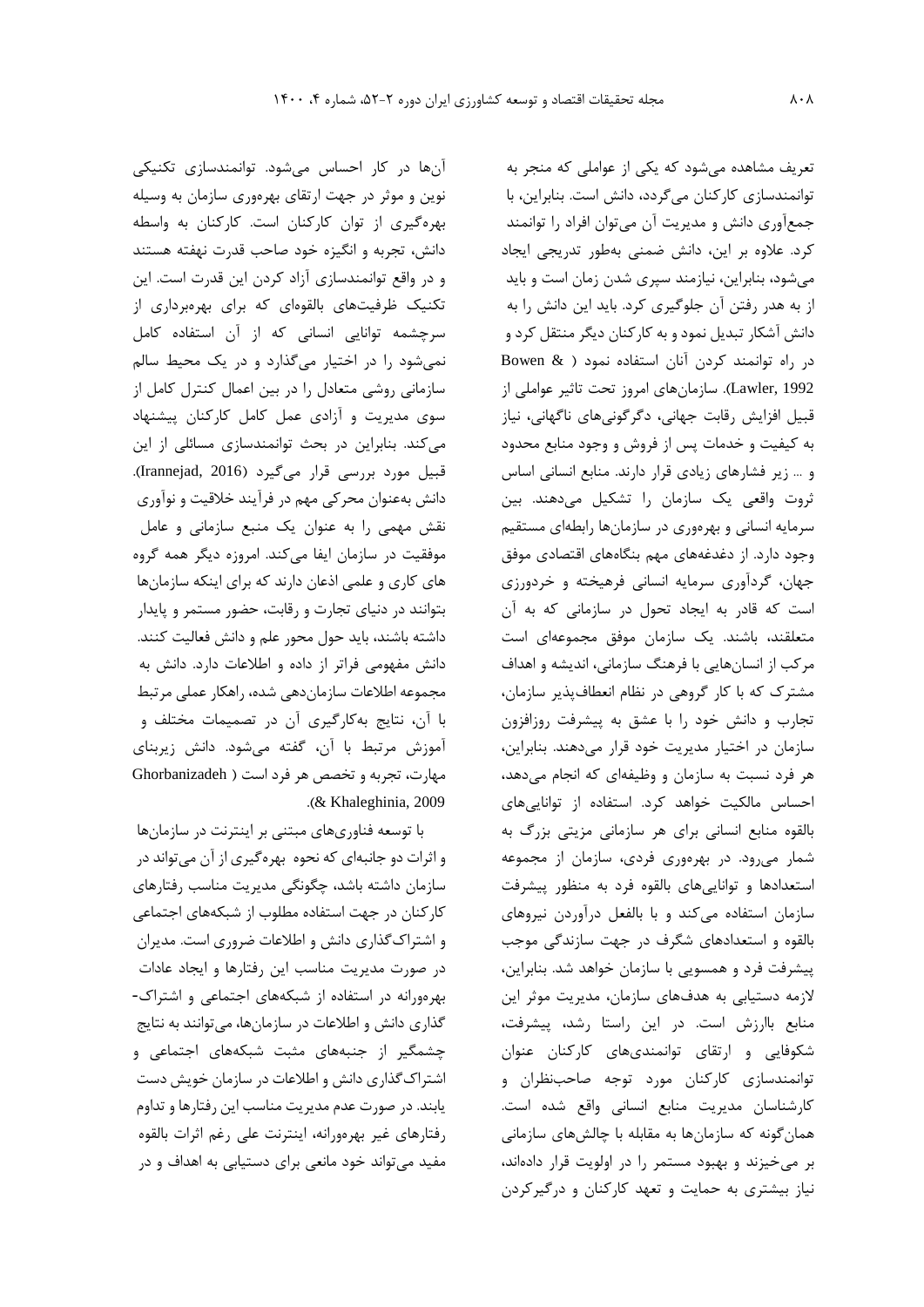نتیجه کاهش بهرهوري و عملکرد در سازمانها باشد .(Homayooni Rad et al, 2018)

)2019 ,al et Naeimi )مطالعهاي با عنوان تحلیل رابطه بین مولفههاي توانمندسازي روانشناختی و رفتار شهروندي سازمانی در وزارت جهاد کشاورزي انجام دادند. نتايج نشان داد مولفههاي شايستگی، خودتعیینی، موثر بودن، معنیداربودن و اعتماد با رفتار شهروندي سازمانی همبستگی مثبت و معنیداري دارند. نتايج رگرسیون خطی نشان داد که مولفه اعتماد 5/32 درصد از تغییرات بروز رفتارهاي شهروندي سازمانی را در بین کارکنان وزارت جهاد کشاورزي تبیین میکند.

 با مطالعهاي( Karimi Gougheri et al, 2018( عنوان تحلیل شبکه اجتماعی رويکردي نوين در تبیین نظام ترويج و آموزش کشاورزي تکثرگرا: مورد مطالعه استان کرمان انجام دادند. نتايج پژوهش نشان داد که در شرايط فعلی در زمینه فعالیتهاي آموزشی-ترويجی، شبکهي نهادي پويا و سیّال از تعامل و ارتباط ارگانیك همهي کنشگران برخوردار نیست. همچنین، در شبکههاي نهادي موجود بین سازمانهاي مردم نهاد و غیردولتی با سازمانهاي دولتی توازن در نفوذ و اقتدار وجود ندارد، بهگونهاي که سازمانهاي خصوصی، انتفاعی و غیرانتفاعی، اقتدار، نفوذ و قدرت کنترل پايینتري دارند و در فرآيند سیاستگزاري، مديريت و تصمیمگیري کمتر مورد توجه قرار میگیرند، بهطوريکه نظام ترويج و آموزش کشاورزي تکثراگرا در سطح استان کرمان بیش از آنکه »کشاورزمحور«، »روستايیمحور« و »بهرهبردارمحور« باشد، »بودجهمحور« است.

2019 ,al et Alambaigi مطالعهاي با عنوان بررسی نقش پیوند شبکه اجتماعی و تعهد سازمانی بر رفتار شهروندي سازمانی کارشناسان ترويج کشاورزي استان اصفهان انجام دادند. يافتهها نشان داد که رفتار شهروندي سازمانی کارکنان در دو بعد وفاداري و همکاري علیرغم تأثیرپذيري از تعهد سازمانی و پیوند شبکه اجتماعی، بیشتر به تعهد سازمانی آنها وابسته است و اين در حالی است که بعد ارايه خدمات رفتار شهروندي سازمانی از پیوند شبکه اجتماعی تأثیر پذيرفته و متغیر تعهد سازمانی در اين رابطه نقش معنیداري نشان نداد. از اينرو، بهنظر میرسد پیوند

شبکه اجتماعی و تعهد سازمانی کارکنان بهعنوان دو دارايی مهم سازمان در شکلگیري رفتارهاي فرا نقش کارکنان نقش مهمی دارند. اين موضوع بیانگر اين است که بررسی روابط بین فردي کارکنان نقش مهمی در پیشبینی رفتار کارکنان در محیط سازمانی خواهد داشت.

2018 ,al et Yaghoobi مطالعهاي با عنوان کاربردهاي آموزشی شبکههاي اجتماعی مجازي و آسیبهاي اجتماعی آن از ديدگاه دانشجويان کشاورزي )مورد مطالعه: دانشکده کشاورزي دانشگاه زنجان( انجام دادند. نتايج نشان داد که با استفاده از نتايج تحلیل عاملی اکتشافی کاربردهاي آموزشی شبکههاي اجتماعی مجازي در چهار عامل اطالعرسانی درسی و تبادل محتوا و تکالیف آموزشی، اطالع رسانی تعاملی کنفرانسها و منابع پژوهشی، تعامل با همکالسیها و اشتراکگذاري اخبار و فیلمهاي آموزشی و اطالعيابی از امور دانشجويی و ورزشی و تبادل مطالب درسی بین دانشجويان خالصه شدند و 63/65 درصد از کل واريانس کاربردهاي آموزشی شبکههاي اجتماعی را تبیین کردند. آسیبهاي شبکه- هاي اجتماعی مجازي نیز در شش عامل توهین به قومیتها و اديان و گسترش بیعفتی کالمی، کاهش اعتماد عمومی و گسترش اعالم هويت جعلی، اتالف وقت و افت تحصیلی، نشر اطالعات کاذب و افزايش ارتباطات ناسالم، کاهش ارتباطات حضوري، انتشار مطالب غیراخلاقی خلاصه شدند.2016 Feyz Kashani, 20 مطالعهاي با عنوان نقش شبکههاي اجتماعی بر توانمندسازي کارکنان نتیجه گرفت که شبکههاي اجتماعی بر توانمندسازي کارکنان تأثیر مثبت دارد. 2016 ,Alavizadeh در مطالعه خود تحت عنوان ارزيابی تأثیر شبکههاي مجازي اجتماعی بر بهبود عملکرد تولید کشاورزان )مطالعه موردي: بخش زبرخان شهرستان نیشابور) به این نتیجه رسیدند که هرچه میزان استفاده از اين شبکهها بیشتر گردد به همان اندازه عملکرد تولید کشاورزي بهبود خواهد يافت. همچنین، نتايج آزمون ويلکاکسون نیز گوياي آن بود که استفاده از شبکههاي مجازي به دلیل دسترسی آسان به متخصصین جهت تعامل و گفتگو (آشنايی با بذرهای جديد، شیوه جديد و صحیح آبیاري، دسترسی به جديدترين دستاوردها و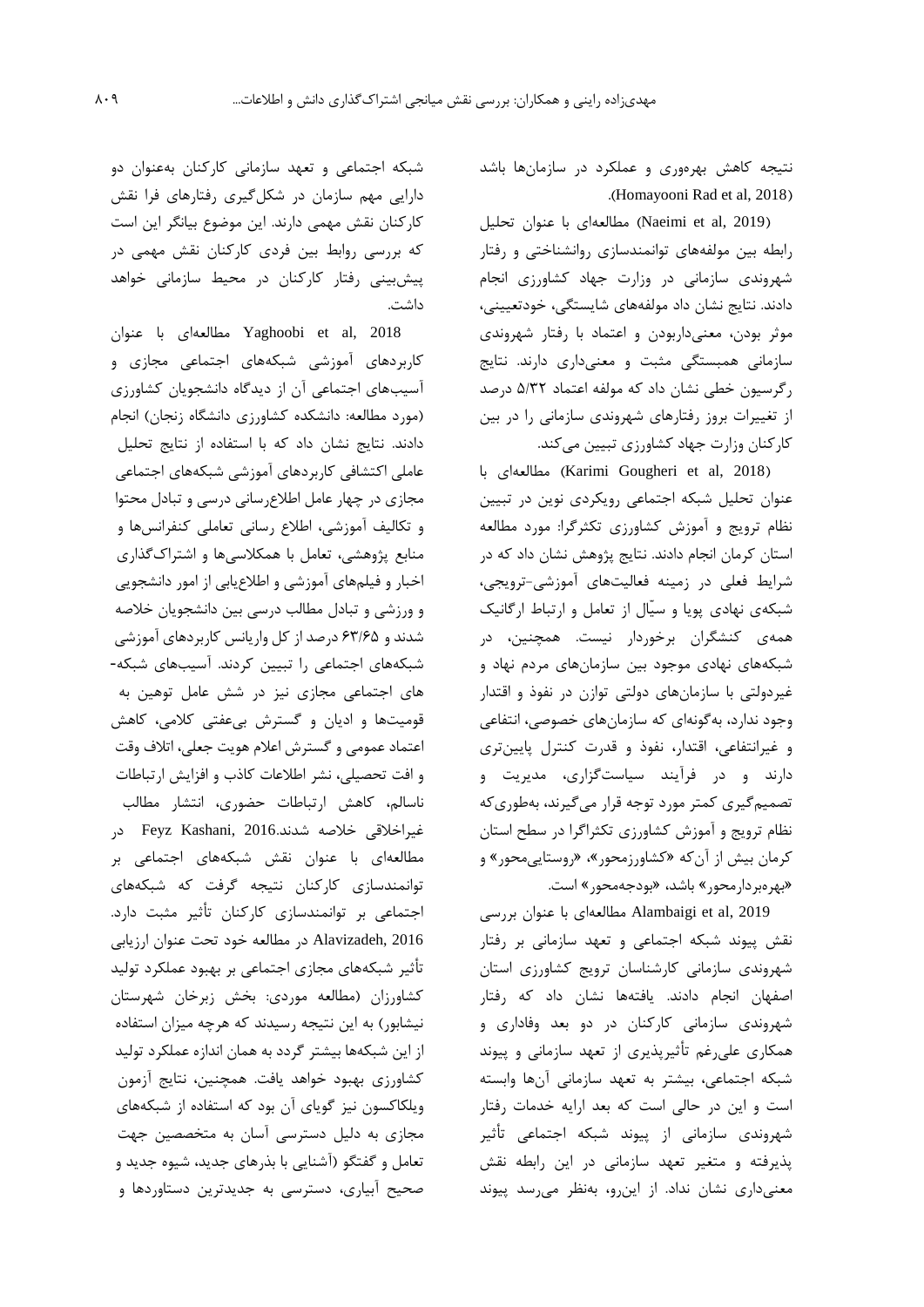نتايج کشاورزي و ...( بر بهبود عملکرد تولید کشاورزان بخش زبرخان شهرستان نیشابور مؤثر بوده است. <sup>2012</sup> .al et Ashton در مطالعه خود تحت عنوان شبکه- هاي اجتماعی و فضايی تايلند در روستاهايی که داراي مکان واحد مسکونی )GPS )و شبکه خويشاوندي اشباع شده از همه افراد است نتیجه گرفتند که سیستم ارتباطی در يك شبکه خويشاوندي نشان میدهد که رابطه بین خويشاوندانی که دور از يکديگر زندگی می- کنند نسبت به افراد غیرمرتبط با يکديگر، بیشتر است؛ و ارتباط بین خويشاوندان در رابطه با فاصله خويشاوندان نزديك درجه احتمال بیشتري براي همکاري و رابطه در شبکه خويشاوندي وجود دارد.

تحقیقات نشان میدهند که شبکههاي اجتماعی و اشتراکگذاري دانش و اطالعات و ارتباطات بر بهبود کیفیت عملکرد، احساس شايستگی، مهارت تصمیم- گیري، افزايش خودکنترلی و همچنین، کاهش استرس کارکنان نقش بسزايی دارد. لذا، کاربرد اين فناوري در سازمانها به سرعت در حال گسترش است. سازمانها جهت رسیدن به اهداف و مقاصد خود نیازمند استفاده از آن میباشند. از طرف ديگر، کارکنان نیز از منابع مهم سازمانها میباشند که بیشتر امور خود را با اطالعات به- دست آمده از طريق اشتراکگذاري دانش و اطالعات در شبکههاي اجتماعی به انجام میرسانند. اهمیت اين موضوع از اين مساله ناشی میشود که با توجه به رشد سريع فناوريهاي اطالعات و ارتباطات و نیازمندي سازمانها جهت بقاء خود در عصر حاضر، هر سازمانی که اين موضوع را ناديده بگیرد، دچار افول خواهد شد .(Ghaffari et al. 2018)

در اهداف نظام آموزشی بهصورت تلويحی نقش دانش و بهويژه انتقال دانش کارکنان به شدت مورد تاکید قرار گرفته است. با توجه به مطالب بیان شده به- نظر میرسد تحقیق در اين زمینه ضروري باشد. بنابراين، هدف کلی پژوهش حاضر تعیین نقش میانجی اشتراکگذاري دانش و اطالعات در رابطه بین استفاده از شبکه اجتماعی و توانمندسازي کارکنان جهاد کشاورزي جنوب کرمان میباشد. در اين راستا، فرضیههاي مشروح در زير ارايه میگردد.

فرضیه 1 )1H): استفاده از شبکههاي اجتماعی با اشتراکگذاري دانش و اطالعات در بین کارکنان جهاد کشاورزي جنوب کرمان رابطه مستقیم دارد.

فرضیه 2 )2H): استفاده از شبکههاي اجتماعی با توانمندسازي در بین کارکنان جهاد کشاورزي جنوب کرمان رابطه مستقیم دارد.

فرضیه 3 )3H): اشتراکگذاري دانش و اطالعات با توانمندسازي در بین کارکنان جهاد کشاورزي جنوب کرمان رابطه مستقیم دارد.

فرضیه 4 )4H): اشتراکگذاري دانش و اطالعات در رابطه بین استفاده از شبکه اجتماعی و توانمندسازي در بین کارکنان جهاد کشاورزي جنوب کرمان نقش میانجی دارد.

## **روش تحقیق**

تحقیق حاضر از لحاظ هدف کاربردي، از نظر میزان نظارت و درجه کنترل متغیرها غیرآزمايشی، از نظر گردآوري دادهها پیمايشی و از نظر تحلیل دادهها توصیفی - همبستگی بود. جامعه آماري اين پژوهش را کارکنان جهاد کشاورزي جنوب کرمان تشکیل داده است. حجم نمونه با استفاده از جدول نمونهگیري کرجسی و مورگان (1970 Krejcie & Morgan, 1970) ۲۰۶ نفر تعیین گرديد. در اين پژوهش بهمنظور جمعآوري اطالعات از سه پرسشنامه به شرح زير استفاده شده است:

الف) پرسشنامه توانمندسازي اسپريتزر (١٩٩٩): اين پرسشنامه شامل 18 گويه است و براي هر گويه 5 پاسخ از بسیار زياد تا بسیار کم در نظر گرفته شده توانمندسازي شامل ابعاد زير میباشد:

احساس معنیداري: در اين پژوهش میزان احساس معنی داري از طريق سئواالت ،1 6 و 18 تعیین میگردد.

احساس شايستگی: در اين پژوهش میزان احساس شايستگی از طريق سئواالت ،2 ،7 ،11 12 و 17 تعیین می گردد. احساس تأثیر.: در اين پژوهش میزان احساس تأثیر از طريق سئواالت 4 و 9 تعیین میگردد.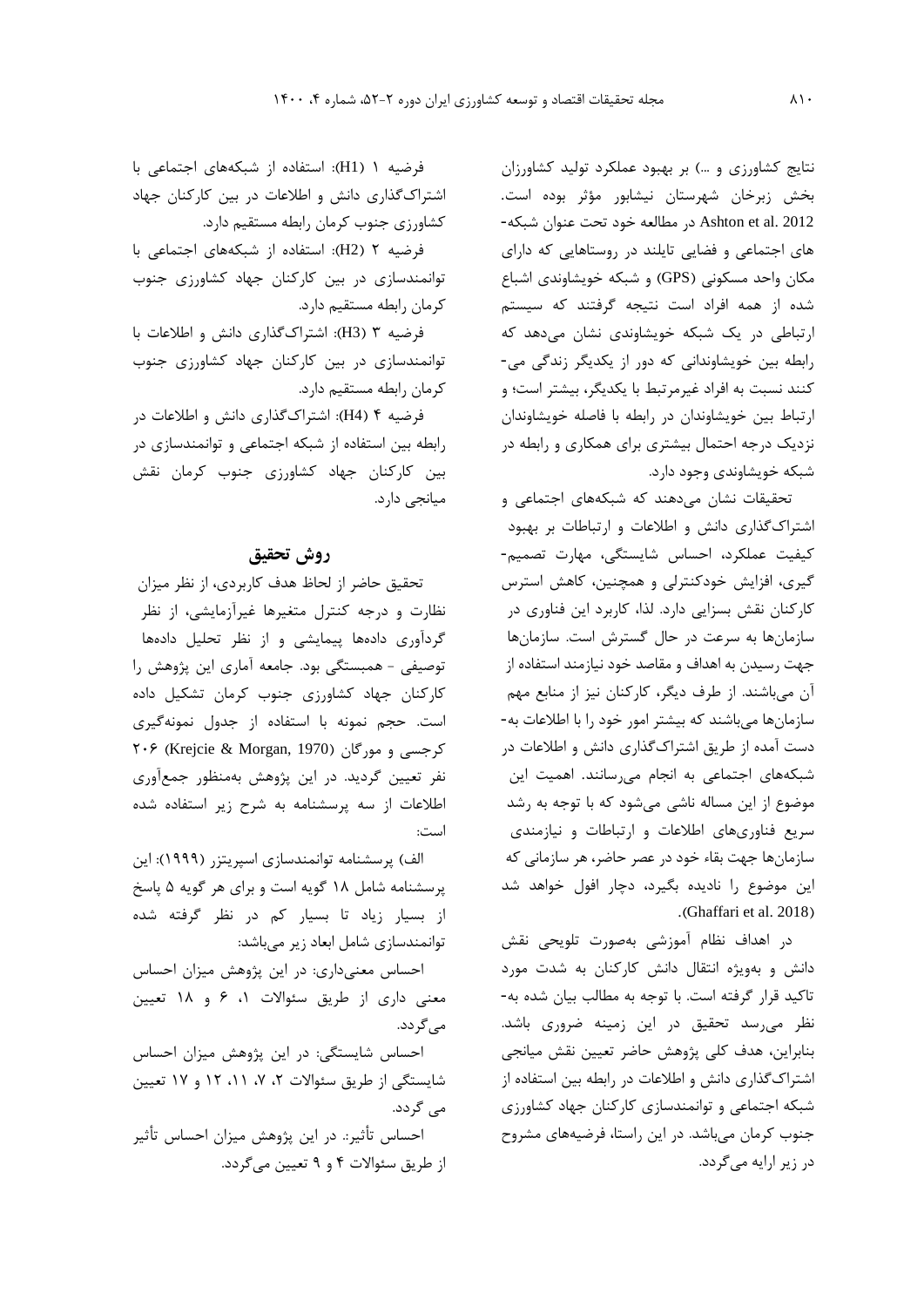احساس خود تعیینی: در اين پژوهش میزان احساس خودتعیینی از طريق سؤالات ۳، ۱۵،۸ و ۱۶ تعیین می-گردد.

احساس اعتماد: در اين پژوهش میزان احساس اعتماد از طريق سؤاالت ،5 ،10 13 و 14 تعیین می- گردد.

روايی محتوايی پرسشنامه توانمندسازي در تحقیق (2006) Shafi مورد تايید 9 تن از اساتید دانشکده مديريت دانشگاه تهران قرار گرفته است. همچنین، میزان آلفاي کرونباخ در تحقیق (2006) Shafi مورد تأيید و قابل قبول 0/70 می باشد. در اين پژوهش، پايايی با استفاده از ضريب آلفاي کرونباخ 0/86 برآورد شده است.

ب( پرسشنامه استاندارد اشتراکگذاري دانش و اطالعات بر اساس مدل استاندارد (2013) Sankoskas: اين پرسشنامه به صورت تك مولفهاي بوده و شامل 7 سوال میباشد. پاسخگويی به سواالت بر اساس طیف لیکرت ۵ گزینهای (کاملا مخالفم تا کاملا موافقم) می-باشد. پرسشنامه در اختیار تعدادي از صاحبنظران و اساتید قرار گرفت در نتیجه مواردي جهت اصالح پیشنهاد گرديد و سرانجام پس از اعمال اصالحات در پارهاي از موارد پرسشنامه نهايی مورد استفاده قرار گرفت. در اين پژوهش پايايی با استفاده از ضريب آلفاي کرونباخ 0/84 برآورد شده است.

ج) پرسشنامه استاندارد میزان استفاده از شبکههای اجتماعی برگرفته از مطالعه (2015) Rasouabadi: اين پرسشنامه داراي 13 سوال میباشد و بر اساس طیف پنح گزينهاي لیکرت با سواالتی مانند )بهطور متوسط در شبانه روز چند ساعت از شبکههاي اجتماعی استفاده

میکنید؟( به سنجش میزان استفاده از شبکههاي اجتماعی میپردازد. مقیاس درجهبندي سوالهاي پرسشنامه پژوهش مقیاس پنج درجهاي لیکرت )همیشه، تقريبا همیشه، اغلب، برخی اوقات، هرگز( می- باشد. در پژوهش (2015) Rasouabadi روايی پرسشنامه سنجیده و مورد تايید قرار گرفته است است. همچنین ضريب آلفاي کرونباخ محاسبه شده در پژوهش(2015) Rasouabadi براي اين پرسشنامه 0/73 برآورد شد. در اين پژوهش پايايی با استفاده از ضريب آلفاي کرونباخ 0/79 برآورد شده است.

جهت آزمون فرضیههاي تحقیق از روش معادالت ساختاري و جهت تجزيه و تحلیل دادهها از نرمافزارهاي آماري 23SPSS و 8.80Lisrel استفاده گرديد.

## **نتایج و بحث**

با توجه به جدول ،1 از مجموع 206 نفر شرکت- کننده در پژوهش حاضر تقريبا %58 زن و %42 مرد هستند. عالوه بر اين، %52 داراي تحصیالت لیسانس و %48 داراي تحصیالت فوق لیسانس بودهاند.

جدول ۱- ویژگیهای جمعیت شناختی گروه نمونه

| $\frac{0}{0}$ | n   | متغير         |
|---------------|-----|---------------|
|               |     |               |
| ۵۸/۲          | ۱۲۰ | زن            |
| ۴۱/۸          | ۸۶  | مر د          |
|               |     | ميزان تحصيلات |
| ۵۱/۵          | ۱۰۶ | ليسانس        |
| 4815          | ۱۰۰ | فوق ليسانس    |
| ۱۰۰           | ۲۰۶ | مجموع         |

در جدول ۲، میانگین، انحراف استاندارد، حداقل و حداکثر نمره براي متغیرهاي اصلی پژوهش ارايه شده است.

| متغير              | مولفه                  | ميانگين                       | انحراف استاندار د         | حداقل نمره | حداكثر نمره |
|--------------------|------------------------|-------------------------------|---------------------------|------------|-------------|
|                    | استفاده اجتماعى        | $1\Lambda/TT$                 | T/FV                      |            | ۲۷          |
| شىكە<br>استفاده    | استفاده شناختی         | 9/10                          | Y/Y                       |            | ۱۵          |
| اجتماعي            | اشتراک دانش            | 9/19                          | 1/99                      |            | ۱۰          |
|                    | تفریح و سرگرمی         | 9/09                          | $\mathbf{Y}/\mathbf{F}$ . |            | ۱۵          |
|                    | فر دی                  | $\mathbf{r} \cdot \mathbf{r}$ | $f/\Delta$ .              | ٢٠         | ۴۴          |
| اشتراکگذاری دانش و | أموزشى                 | $T\Delta/TT$                  | $\Delta/\cdot \Delta$     | ۲۱         | ۵۰          |
| اطلاعات            | سازمانى                | 59/21                         | 5/21                      | ۵۱         | ۸۶          |
|                    | احساس معنى دارى شغلى   | $\lambda$ /9)                 | $\mathbf{Y}/\mathbf{F}$ . | ٣          | ۱۵          |
|                    | احساس شايستگى شغلى     | 11/9                          | $Y/\mathcal{F}Y$          | ۶          | ۱۸          |
| توانمندسازى        | احساس حق انتخاب        | 9/19                          | 7/79                      |            | ۱۵          |
|                    | احساس موثر بودن        | 9/60                          | 7/79                      |            | ۱۵          |
|                    | احساس مشاركت با ديگران | 17/۶1                         | $\mathbf{r}/\mathbf{r}$   |            | ٢٧          |

جدول ۲- شاخص های توصیفی متغیرهای اصلی پژوهش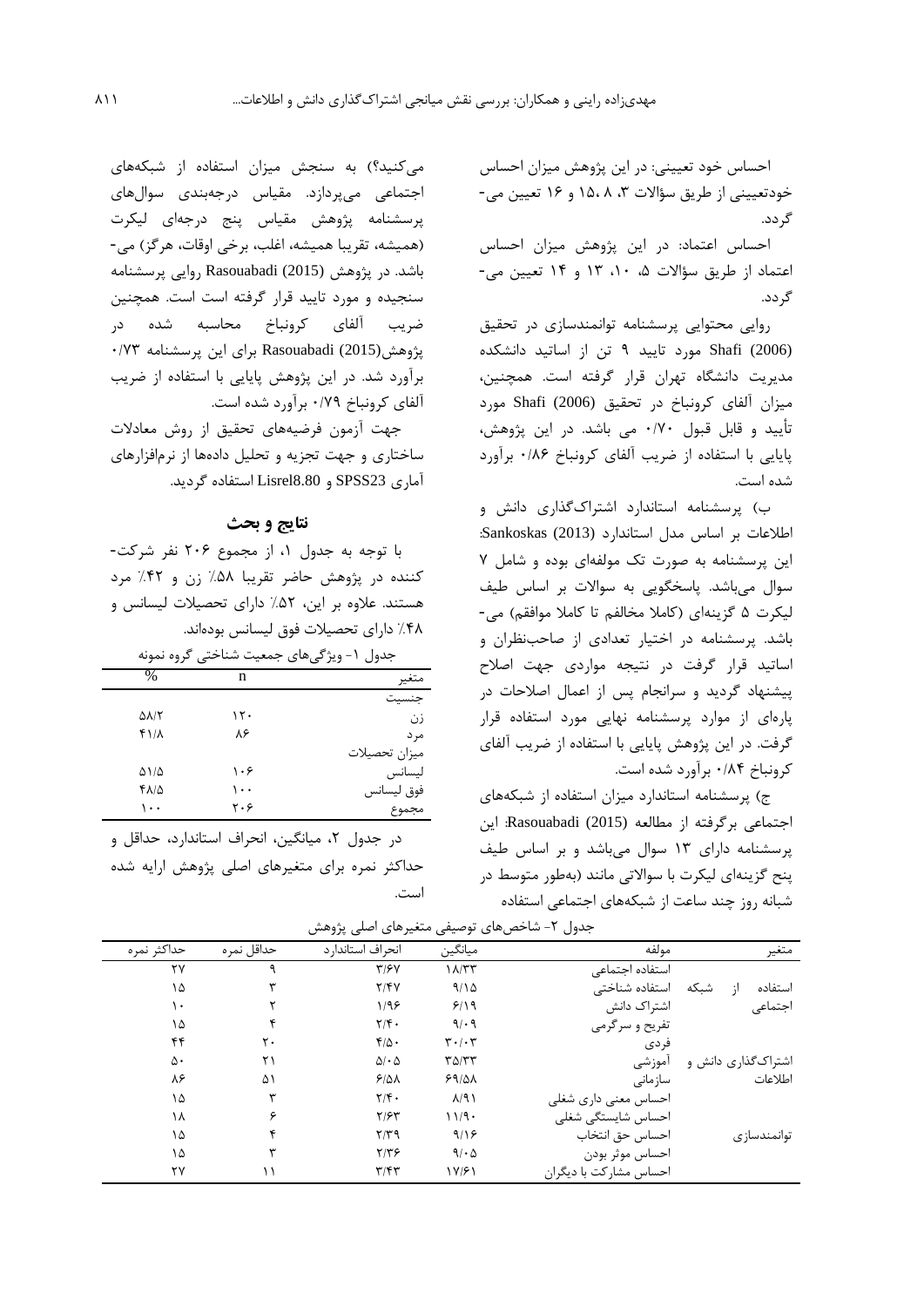از آنجا که پايه و اساس مطالعات تحلیل مسیر همبستگی بین متغیرها میباشد، در ادامه ماتريس همبستگی متغیرهاي پژوهش ارائه شده است. از میان متغیرهای برونزا (استفاده از شبکه اجتماعی) و درونزا (اشتراکگذاري دانش و اطلاعات)، به ترتيب

اشتراکگذاري دانش و اطلاعات (۱۶۶) و استفاده از شبکه اجتماعی )0/39( بیشترين تا کمترين ضريب همبستگی را با توانمندسازي دارا میباشند که هر دوي اين ضرايب از نظر آماري معنیدار هستند )0/01<P) )جدول 3(.

|                 |                                               | جدول ۳- ماتریس همبستگی متغیرهای پژوهش                    |  |
|-----------------|-----------------------------------------------|----------------------------------------------------------|--|
|                 |                                               | متغيرها                                                  |  |
|                 |                                               | ۱. استفاده از شبکه اجتماعی                               |  |
|                 | → /V • ※※                                     | ۲. اشتراک گذاری دانش و                                   |  |
|                 |                                               | اطلاعات                                                  |  |
| <i>・ 199 ※※</i> | $\cdot$ / $\mathcal{M}$ $\mathcal{N}$ $\cdot$ | ۳. توانمندسازی                                           |  |
|                 |                                               | $** P < \cdot \cdot \cdot$<br>$P < \cdot / \cdot \Delta$ |  |

در اين پژوهش، براي بررسی اثرات مستقیم و غیرمستقیم متغیرهاي پژوهش بر توانمندسازي، يك مدل فرضی براساس پیشینة نظري و تجربی طراحی شد. فرضیههاي ارايه شده نیز بیانگر روابط علی میان متغیرهاي موجود در مدل است. در اين پژوهش بررسی همزمان فرضیهها در قالب مدل اوّلیه صورت میگیرد. براي ارزيابی مدل فرضی اين پژوهش، ابتدا با استفاده از روش بیشینة احتمال به برآورد پارامترها پرداخته می- شود. پارامترهاي برآورد شده شامل ضرايب اثر مستقیم، ضرايب اثر غیرمستقیم و ضرايب اثر کل میباشد که براي هر کدام از اين پارامترها جدول جداگانهاي حاوي ضرايب برآورد استاندارد شده، خطاي استاندارد برآورد و ارزش t مربوط به آزمون معنیداري اين پارامترها ارائه شده است. ضمن اين که پاسخگويی به فرضیههاي پژوهش با توجه به اين ضرايب صورت میگیرد. در نهايت، نیز مشخصههاي برازندگی مدل و نمودار مدل برازش شده پیش بینی توانمندسازي ارايه میشود.

در اين بخش، با توجه به اطالعات مندرج در جدول ،4 به بررسی فرضیههاي مرتبط با اثرات مستقیم

متغیرها پرداخته میشود. در ادامه، جدول ،4 مربوط به اثرات مستقیم ارايه شده است.

|              |                                                                    |                 | جدول ۴- برآوردهای ضرایب اثر مستقیم                     |
|--------------|--------------------------------------------------------------------|-----------------|--------------------------------------------------------|
| t            | خطاى                                                               | پارامتر         | برآوردها                                               |
|              | استاندار د                                                         | استاندار د      | متغيرها                                                |
|              | برآورد                                                             | شده             |                                                        |
|              |                                                                    |                 | اثر مستقيم استفاده از شبكه                             |
|              |                                                                    |                 | اجتماعي بر:                                            |
| <b>A/AY</b>  | $\boldsymbol{\cdot}\, \boldsymbol{\cdot}\,\boldsymbol{\wedge}$     | * /۶۵**         | اشتراکگذاری دانش و اطلاعات                             |
| f/Y          | $\boldsymbol{\cdot}\,/\boldsymbol{\cdot}\, \boldsymbol{\curlyvee}$ | $\cdot$ /٣ \ ** | توانمندسازى                                            |
|              |                                                                    |                 | اثر مستقيم اشتراك گذارى دانش                           |
|              |                                                                    |                 | و اطلاعات بر:                                          |
| $Y/\Delta$ 9 | $\cdot$ / $\cdot$ $\epsilon$                                       | ·/۵۸**          | توانمندسازى                                            |
|              |                                                                    |                 | ** $P < \cdot / \cdot$ )<br>$P < \cdot / \cdot \Delta$ |

با توجه به اطالعات مندرج در جدول ،4 رابطه مستقیم استفاده از شبکه اجتماعی با اشتراکگذاري دانش و اطلاعات برابر با ۰/۶۵ و با توجه به مقدار (۸/۸۲ =t )در سطح 0/01 معنی دار است. بر اين اساس، فرضیه اول پژوهش تايید میشود و میتوان گفت استفاده از شبکه اجتماعی با اشتراکگذاري دانش و اطالعات در کارکنان جهاد کشاورزي جنوب کرمان رابطه مستقیم دارد.

با توجه به اطالعات مندرج در جدول ،4 رابطه مستقیم استفاده از شبکه اجتماعی با توانمندسازي برابر با 0/31 و با توجه به

مقدار )4/17 =t )در سطح 0/01 معنیدار است. بر اين اساس، فرضیه دوم پژوهش تايید میشود و میتوان گفت استفاده از شبکه اجتماعی با توانمندسازي در کارکنان جهاد کشاورزي جنوب کرمان رابطه مستقیم دارد.

با توجه به اطالعات مندرج در جدول ،4 رابطه مستقیم اشتراکگذاري دانش و اطالعات با توانمندسازي برابر با 0/58 و با توجه به مقدار )7/59 =t )در سطح 0/01 معنیدار است. بر اين اساس، فرضیه سوم پژوهش تايید میشود و میتوان گفت اشتراکگذاري دانش و اطالعات با توانمندسازي در کارکنان جهاد کشاورزي جنوب کرمان رابطه مستقیم دارد.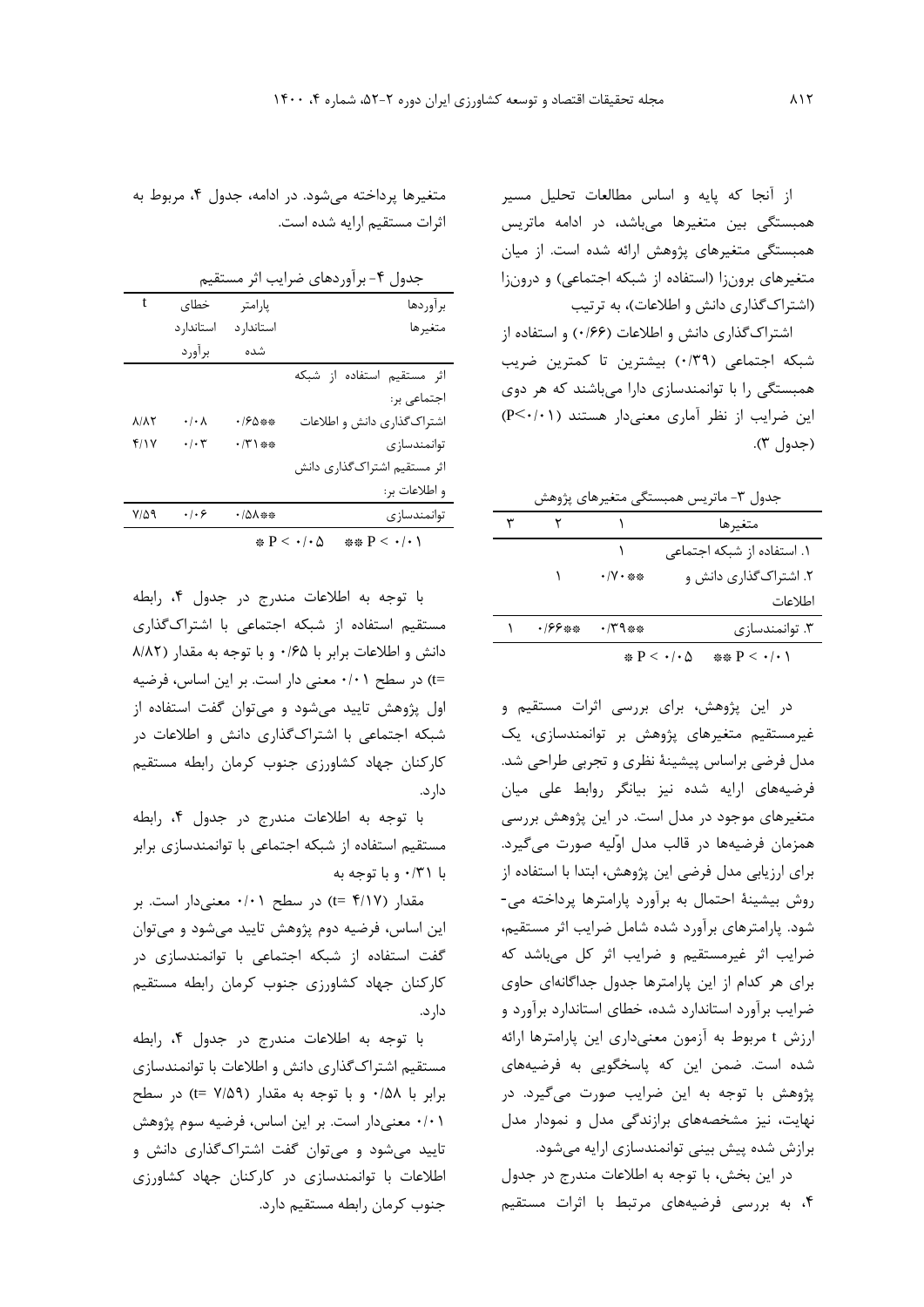در اين بخش با توجه به اطالعات مندرج در جدول ،5 به بررسی سوالهاي مرتبط با اثرات غیرمستقیم متغیرها بر يکديگر پرداخته میشود. در ادامه جدول ۵، مربوط به اثرات غیرمستقیم ارايه میشود.

|      |                     |            | جدول ۵- برآورد ضرايب اثر غيرمستقيم |
|------|---------------------|------------|------------------------------------|
|      | خطاى                | پارامتر    | بر آور دها                         |
|      | استاندار د          | استاندار د | متغيرها                            |
|      | برآورد              | شده        |                                    |
|      |                     |            | اثر غيرمستقيم استفاده از           |
|      |                     |            | شبکه اجتماعی بر:                   |
| A/Ff | $\cdot$ / $\cdot$ 6 | •/٣٨**     | توانمندساز ي                       |

با توجه به اطالعات جدول ،5 رابطه غیرمستقیم استفاده از شبکه اجتماعی و توانمندسازي برابر با 0/38 است که با توجه به (۴/۶۴ =t) در سطح ۰/۰۱ معنیدار است. الزم به ذکر است که اين رابطه غیرمستقیم و مثبت استفاده از شبکه اجتماعی و توانمندسازي از طريق میانجیگري اشتراکگذاري دانش و اطالعات کارکنان صورت میگیرد. بر اين اساس، فرضیه چهارم پژوهش تايید شده و لذا، میتوان نتیجه گرفت که استفاده از شبکه اجتماعی توسط کارکنان از طريق میانجیگري اشتراکگذاري دانش و اطالعات با توانمندسازي آنان داراي رابطه غیرمستقیم مثبت و معنادار است.

يکی از آزمونهاي پرکاربرد براي سنجش معناداري تأثیر میانجیگري يك متغیر در رابطه میان دو متغیر ديگر، آزمون سوبل است. در آزمون سوبل، يك مقدار -Z Value از طريق فرمول زير بهدست میآيد که در

صورت بیشتر شدن اين مقدار از ،1/96 میتوان در سطح اطمینان 95 درصد، معنادار بودن تأثیر میانجی يك متغیر را تأيید کرد. در اين فرمول )a برابر با مقدار ضريب مسیر بین متغیر مستقل و میانجی(؛ )b برابر با مقدار ضريب مسیر میان متغیر میانجی و وابسته( و )c برابر با مقدار ضريب مسیر بین متغیر مستقل و وابسته( هستند.

$$
Z - Value = (a \times b) / [(b^{2} \times S_{a}^{2}) + (a^{2} \times S_{b}^{2}) + (S_{a}^{2} \times S_{b}^{2})]^{2}
$$
  
\n
$$
a = 0.65
$$
  
\n
$$
b = 0.58
$$
  
\n
$$
c = 0.31
$$

- $S_a = 0.08$
- $S_b = 0.03$

با جايگذاري در فرمول فوق، مقدار 7/48 بهدست میآيد. همانطور که مشاهده شد، مقدار Value-Z حاصل از آزمون سوبل برابر با 7/48 شد، به دلیل بیشتر بودن از 1/96 میتوان اظهار داشت که در سطح اطمینان 95 درصد، تأثیر متغیر میانجی اشتراکگذاري دانش و اطالعات در رابطه بین تأثیر استفاده از شبکه- هاي اجتماعی بر توانمندسازي کارکنان معنادار است.

عالوه بر آزمون سوبل، براي تعیین شدت اثر غیرمستقیم متغیر میانجی از آمارهاي به نام VAF استفاده میشود که مقداري بین صفر و يك را اختیار میکند و هر چه اين مقدار به يك نزديكتر باشد، نشان از قوي بودن تأثیر متغیر میانجی دارد. در واقع اين مقدار نسبت اثرغیرمستقیم بر اثر کل را میسنجد.

 $VAF=(a\times b)/((a\times b)+c)=0.54$ با توجه به مفروضات فرمول فوق، مقدار VAF برابر با 0/54 بهدست آمد.

در جدول ۶، شاخصهاي برازش مدل آمده است.

| شاخص                                            | مقادير محاسبه               |
|-------------------------------------------------|-----------------------------|
|                                                 | شده                         |
| مجذور كاي                                       | 118/۳۸                      |
| درجه آزادي                                      | ۶۵                          |
| معناداري                                        | ۰۱۰۶۲                       |
| تقسیم مجذور کای بر درجات آزادی                  | 1/Y9                        |
| ريشه ميانگين مجذور برأورد خطاي تقريب<br>(RMSEA) | $\cdot$ / $\cdot$ $\land$ 9 |
| شاخص برازش استاندارد(NFI)                       | $\cdot$ /95                 |
| شاخص نرم نشده برازش (NNFI)                      | $\cdot$ /95                 |
| شاخص تطبيقي برازش (CFI)                         | ۱۹۵.                        |
| شاخص نیکویی برازش(GFI)                          | .795                        |
| شاخص نیکویی برازش اصلاح شده(AGFI)               | .795                        |

جدول ۶- شاخص هاي برازش مدل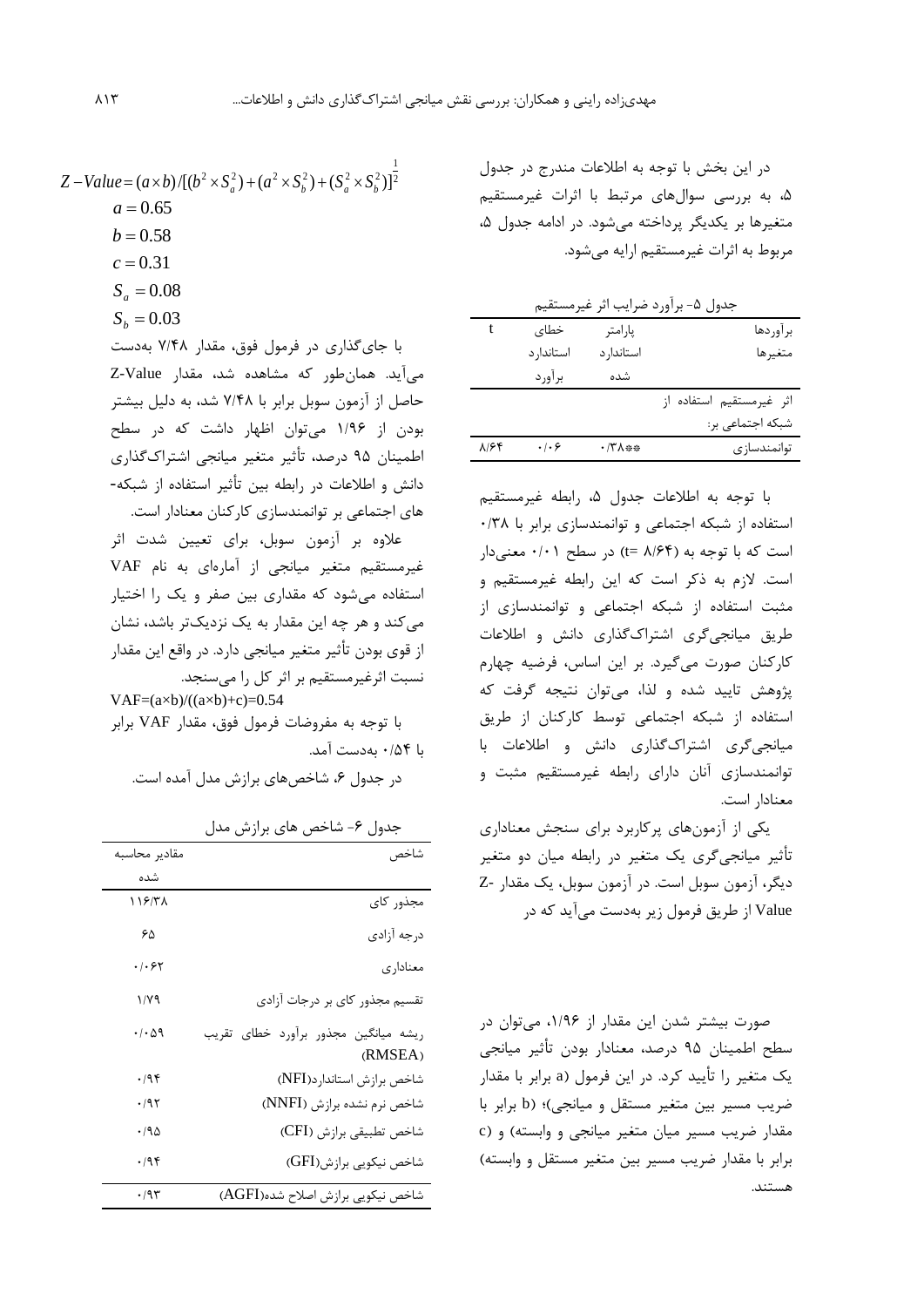همانگونه که مشاهده می شود، تقسیم مجذور کاي بر درجات آزادي کوچکتر از 3 بهدست آمده است. ريشه میانگین مجذور برآورد خطاي تقريب )RMSEA ) کوچکتر از 0/08 به دست آمده که حاکی از برازش نسبتا مطلوب مدل است. در ساير شاخصها از جمله

)NFI، CFI، GFI و AGFI )نتايج باالتر از 0/90 است که حاکی از برازش قابل قبول مدل می باشد. در ادامه، نمودار مسیر مدل ساختاري پژوهش همراه با پارامترهاي برآورد شده (مقادير استاندارد) و اعداد معناداري (t) ارايه شده است.



شکل ۱- مدل ساختاري پژوهش در حالت استاندارد



Chi-Square=116.38, df=65, P-value=0.06267, RMSEA=0.059

شکل ۲- مدل ساختاري پژوهش در حالت اعداد معناداري (t)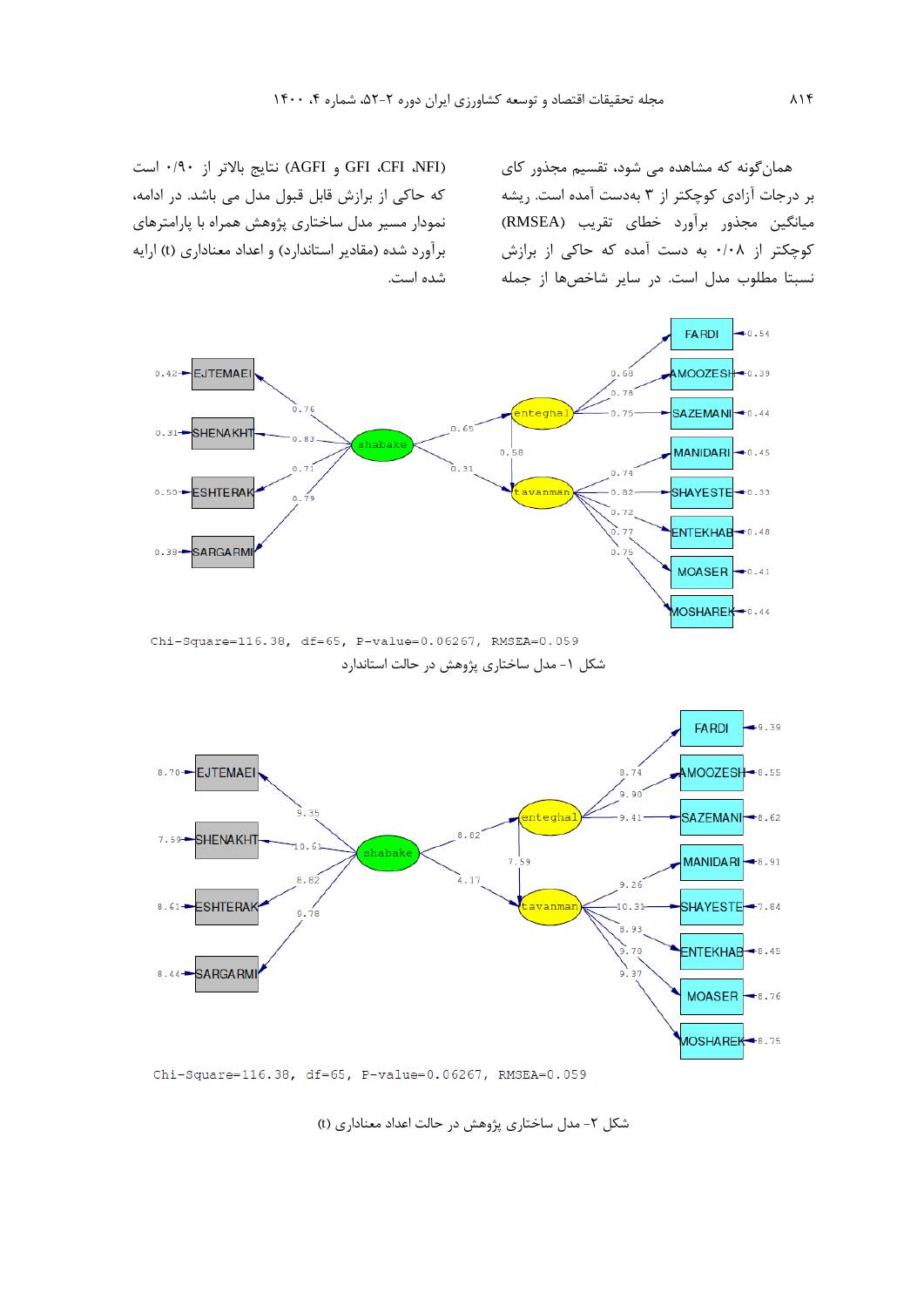**بحث و نتيجهگيري** 

بر اساس نتايج بهدست آمده فرضیه اول پژوهش تايید میشود و میتوان گفت استفاده از شبکه اجتماعی با اشتراکگذاري دانش و اطالعات در کارکنان جهاد کشاورزي جنوب کرمان رابطه مستقیم دارد. اين نتیجه Wu & Lee و Amiri et al (2016) مطالعه نتايج با (2007) و (2020) nazari & Nami همسو است.

بر اساس نتايج بهدست آمده فرضیه دوم پژوهش تايید می شود و میتوان گفت استفاده از شبکه اجتماعی با توانمندسازي در کارکنان جهاد کشاورزي جنوب کرمان رابطه مستقیم دارد. اين نتیجه با نتايج Nami & nazari و Abedi & Jahangiri (2014) مطالعه (2020) همسو است.

بر اساس نتايج بهدست آمده، فرضیه سوم پژوهش تايید میشود و میتوان گفت اشتراکگذاري دانش و اطالعات با توانمندسازي در کارکنان جهاد کشاورزي جنوب کرمان رابطه مستقیم دارد. اين نتیجه با نتايج مطالعه (2009) Khaleghinia & Ghorbanizadeh و Nami & nazari (2020) و Etesamifard et al (2016) همسو است.

بر اساس نتايج بهدست آمده از فرضیه چهارم تحقیق، رابطه غیرمستقیم استفاده از شبکه اجتماعی و توانمندسازي برابر با ۰/٣٨ است که با توجه به (٨/۶۴ =t )در سطح 0/01 معنیدار است. الزم به ذکر است که اين رابطه غیرمستقیم و مثبت استفاده از شبکه اجتماعی و توانمندسازي از طريق میانجیگري اشتراک- گذاري دانش و اطالعات کارکنان صورت میگیرد. بر اين اساس، فرضیه چهارم پژوهش تايید شده و لذا، میتوان نتیجه گرفت که استفاده از شبکه اجتماعی توسط کارکنان از طريق میانجیگري اشتراکگذاري دانش و اطالعات با توانمندسازي آنان داراي رابطه غیرمستقیم مثبت و معنادار است. نتیجه با نتايج مطالعه Etesamifard et al و Wu & Lee ،Amiri et al (2016) (2016) و (2020) nazari & Nami همسو است.

بهطور کلی، میتوان گفت شبکههاي اجتماعی اينترنتی، بهعنوان مهمترين مصاديق اين امر، به محلی براي حضور کارکنان سامانها و مکان تبادل آرا و افکار و تأمین نیازهاي متناسب با زندگی اجتماعی ايشان تبديل

شدهاند. شبکههاي اجتماعی اينترنتی عالوه بر اينکه مرجع تأمین بسیاري از نیازهاي فرهنگی و اجتماعی اعضاي خود هستند، اين امکان را براي اعضا فراهم میکنند که همزمان با انجام ساير فعالیتهاي اجتماعی از طريق رايانه يا تلفن همراه، فعالیت خود را در اين جوامع مجازي نیز پیگیري کنند. میتوان گفت که براي توانمندسازي کارکنان سازمانها در محیط رقابتی جهان بايد تعامل بیشتري با مخاطب داشت تا بتوان نیازهاي مخاطب را درک کرده و در جهت تامین آن حرکت کرد شبکههاي اجتماعی برروي اينترنت بهعنوان يك محیط هم فکري و خلق دانش چنین بستري را براي افزايش توانمندسازي، تعامالت اجتماعی و ارايه نظرات و ديدگاه هاي مخاطب فراهم خواهند کرد. در عصر دانايی محوري دانش مهمترين سرمايه سازمانهايی به شمار میرود که بهدنبال کسب مزيت رقابتی پايدارند. سازمان با کمك مديريتی جامع و نظاممند، میتواند دانش و تجربیاتی بهدست آورد و بهکار گیرد که موفقیت و رقابتپذيري خود را در بلندمدت حفظ کند. مديريت و انتقال و اشتراکگذاري دانش و اطالعات دانش به دنبال ايجاد و توسعه دارايیهاي دانش سازمان است و به تالشهايی اشاره دارد که به طور نظاممند براي يافتن، خلق، قابل دسترسی کردن، کاربرد سرمايههاي نامشهود سازمان، تقويت فرهنگ يادگیري مستمر و تسهیم دانش در سازمان انجام میشود. مديريت و اشتراکگذاري دانش و اطالعات مقوله جديدي است که نظر اکثر سازمانهاي توسعه يافته و در حال توسعه را به خود جلب کرده است. زيرا امروزه دانش در سازمانها منبع مولد نوآوري، خالقیت، بهرهوري و افزايش کیفیت نیروي انسانی، سهولت تبادل دانش و در نهايت، رشد و بقاي سازمان شناخته میشود. در پايان پیشنهادهاي زير ارايه میگردد:

نتايج حاصل از فرضیه اول تحقیق نشان داد که استفاده از شبکه اجتماعی با اشتراکگذاري دانش و اطالعات در کارکنان جهاد کشاورزي جنوب کرمان رابطه مستقیم دارد. در اين راستا پیشنهاد میگردد که: کارکنان جهاد کشاورزي جنوب کرمان از رسانههاي اجتماعی براي ايجاد روابط کاري جديد استفاده کنند.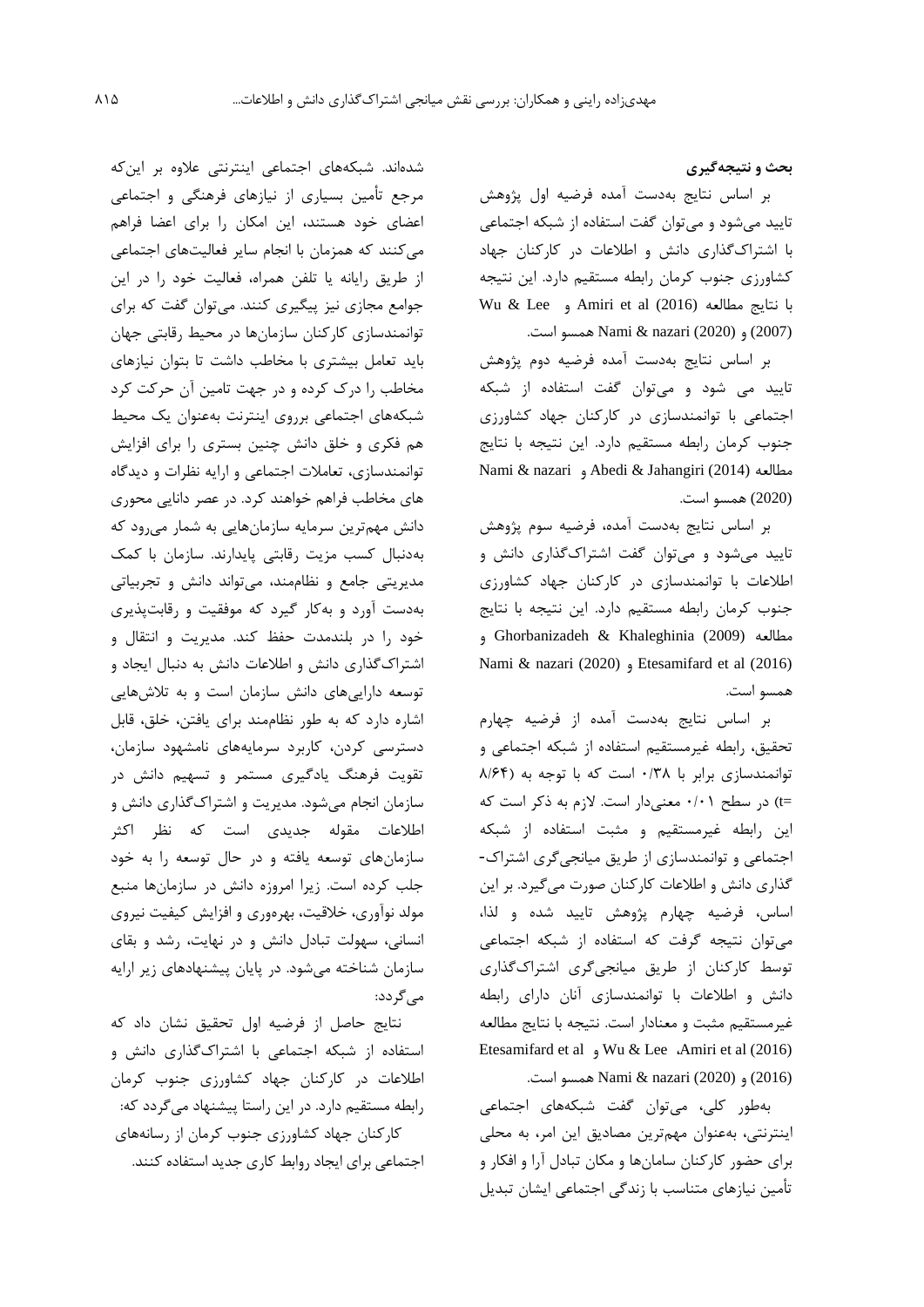کارکنان جهاد کشاورزي جنوب کرمان از رسانههاي اجتماعی براي ايجاد ارتباط با افردي که در محیط کار با آنها به شکل حضوري ارتباط ندارند، استفاده کنند.

استفاده از شبکه اجتماعی با توانمندسازي در کارکنان جهاد کشاورزي جنوب کرمان رابطه مستقیم دارد. در اين راستا، پیشنهاد میگردد که:

کارکنان جهاد کشاورزي جنوب کرمان با همکاران خود به اشتراک محتواي مرتبط با مسايل کاري بپردازند.

کارکنان جهاد کشاورزي جنوب کرمان با همکاران خود در تولید محتواي دانشی مرتبط با شغل خود همکاري کنند.

نتايج حاصل از فرضیه سوم تحقیق نشان داد که اشتراکگذاري دانش و اطالعات با توانمندسازي در کارکنان جهاد کشاورزي جنوب کرمان رابطه مستقیم دارد. در اين راستا پیشنهاد میگردد که:

کارکنان قبل از شرکت در دوره آموزشی از نیازهاي پس از دوره آموزشی براي آنها مهیا کنند. حرفهاي و شغلی خود اطالع داشته باشند.

#### **REFERENCES**

- 1. Abdolahi, B. (2015). The role of self-efficacy in employee empowerment. Tadbir Magazine, (24): 168- 176. (In Farsi).
- 2. Abedi, A., & Jahangiri, A. (2014). The Relationship between Social Networks and Empowerment of Employees of Islamic Azad University, Saveh Branch, First International Conference on Management Tools and Techniques, Tehran, Narkish Information Institute. (In Farsi).
- 3. Alambaigi, A., Hajiagha, P., & Jalilian, S. (2019). Investigating the Role of Social Network Tie and Organizational Commitment on Organizational Citizenship Behavior of Agricultural Extension Staff, Isfahan Province, Iranian Journal of Agricultural Economics and Development Research, 50 (3): 595-609. (In Farsi).
- 4. Alavizadeh, S., Mirlotfimmirlotfi, M., Malanorozi, M., Hosseni, N (2016). The impact of figurative social networks on farmers function of Neyshabur township villages (case study:Zebar khan district). Journal Management System, 5 (4): 39-56. (In Farsi).
- 5. Amiri, M., Entezari, A., & Mortaji, N S. (2016). Knowledge Sharing Behavior Model of Iranian Professionals in experts' social networks: exploring indexes. Human Information Interacttion. 3 (3): 66- 81. (In Farsi).
- 6. Ashton M., Verdery, B., Katherine Faust., R., & Rindfuss, R. (2012). Social and spatial networks: Kinship distance and dwelling unit proximity in rural Thailand. Social Networks, 34, 112– 127.
- 7. Bagheri, F., & Ayat, S (2011). The role of social networks in empowering media organizations, National Conference on Computer and Information Technology, Kerman, Sama School of Kerman. (In Farsi).
- 8. Bowen, D. E., & Lawler, E. E. (1992). The Empowerment of Service Workers. What, Why, Who, When. Sloan Management Review. 33(3): 31-39.
- 9. Etesamifard, Z., Etesamifard, A., & Rivaz, A. (2016). Investigating the relationship between tacit knowledge transfer in the organization and employee empowerment, Iran International Conference on Dynamic Management and Dynamic Economics - Malaysia, Malaysia - Penang University, USM, Center for the Development of New Iranian Education (Metana). (In Farsi).
- 10. Feyz Kashani, M. (2016). The role of social networks on employee empowerment. Fifth International Conference on Accounting and Management with a New Research Science Approach, Tehran, Arghavan Iranian Communication Company. (In Farsi).

کارکنان جهاد کشاورزي جنوب کرمان عالقمند به شرکت در دورههاي آموزشی باشند.

نتايج حاصل از فرضیه دوم تحقیق نشان داد که اشتراکگذاري دانش و اطالعات در رابطه بین استفاده از نتايج حاصل از فرضیه چهارم تحقیق نشان داد که شبکه اجتماعی و توانمندسازي در کارکنان جهاد کشاورزي جنوب کرمان نقش میانجی دارد. در اين راستا پیشنهاد میگردد که:

مسئولین و مديران سازمان جهاد کشاورزي جنوب کرمان الزامات و مشوقهاي کافی براي کاربرد دانش و مهارتهاي کسب شده از دوره آموزشی در محیط کار ايجاد نمايند.

مسئولین و مديران جهاد کشاورزي جنوب کرمان انجام کارهاي سازمان را از روش سنتی به روشهاي مدرن تغییر دهند. مسئولین و مديران جهاد کشاورزي جنوب کرمان منابع مورد نیاز براي استفاده از آموختههاي کارکنان،